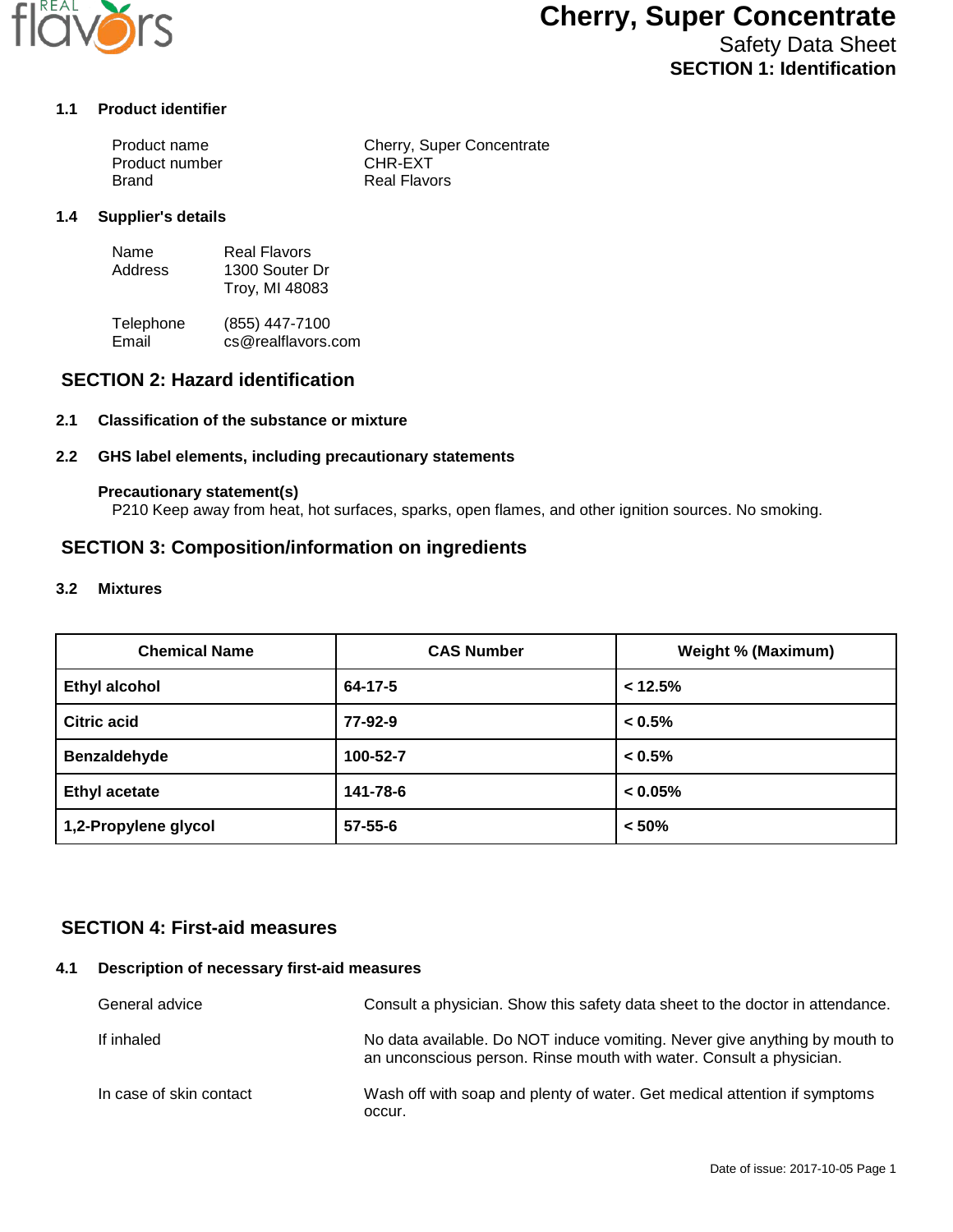

# **Cherry, Super Concentrate**

# Safety Data Sheet

In case of eye contact Rinse thoroughly with plenty of water for at least 15 minutes. Get medical attention if symptoms occur.

# **SECTION 5: Fire-fighting measures**

- **5.1 Suitable extinguishing media** Use extinguishing media appropriate for surrounding fire.
- **5.2 Specific hazards arising from the chemical** No data available.
- **5.3 Special protective actions for fire-fighters** Wear self-contained breathing apparatus for firefighting if necessary.

# **SECTION 6: Accidental release measures**

**6.1 Personal precautions, protective equipment and emergency procedures** Use personal protective equipment. Avoid breathing vapours, mist or gas. Ensure adequate ventilation. Evacuate personnel to safe areas. For personal protection see section 8.

## **6.2 Environmental precautions**

Prevent further leakage or spillage if safe to do so. Do not let product enter drains.

**6.3 Methods and materials for containment and cleaning up**

Sweep up and shovel. Do not flush with water. Keep in suitable, closed containers for disposal. Contain spillage, soak up with non-combustible absorbent material, (e.g. sand, earth, diatomaceous earth, vermiculite) and transfer to a container for disposal according to local / national regulations (see section 13)

## **SECTION 7: Handling and storage**

### **7.1 Precautions for safe handling**

Avoid contact with skin and eyes. Avoid inhalation of vapour or mist. Use explosion-proof equipment. Keep away from sources of ignition - No smoking.Take measures to prevent the build up of electrostatic charge. For precautions see section 2.2.

**7.2 Conditions for safe storage, including any incompatibilities** Keep container tightly closed in a dry and well-ventilated place. Containers which are opened must be carefully resealed and kept upright to prevent leakage.

# **SECTION 8: Exposure controls/personal protection**

## **8.3 Individual protection measures, such as personal protective equipment (PPE)**

#### **Body protection**

Skin Protection: None required with normal household use. Industrial Setting: Protective gloves (for hands) and protective clothing are required where repeated or prolonged skin contact may occur.

## **Respiratory protection**

No data available.

#### **Environmental exposure controls**

Do not let product enter drains.

## **SECTION 9: Physical and chemical properties**

## **Information on basic physical and chemical properties**

Liquid, comparable to sample  $\blacksquare$  Appearance/form (physical state, color, etc.)